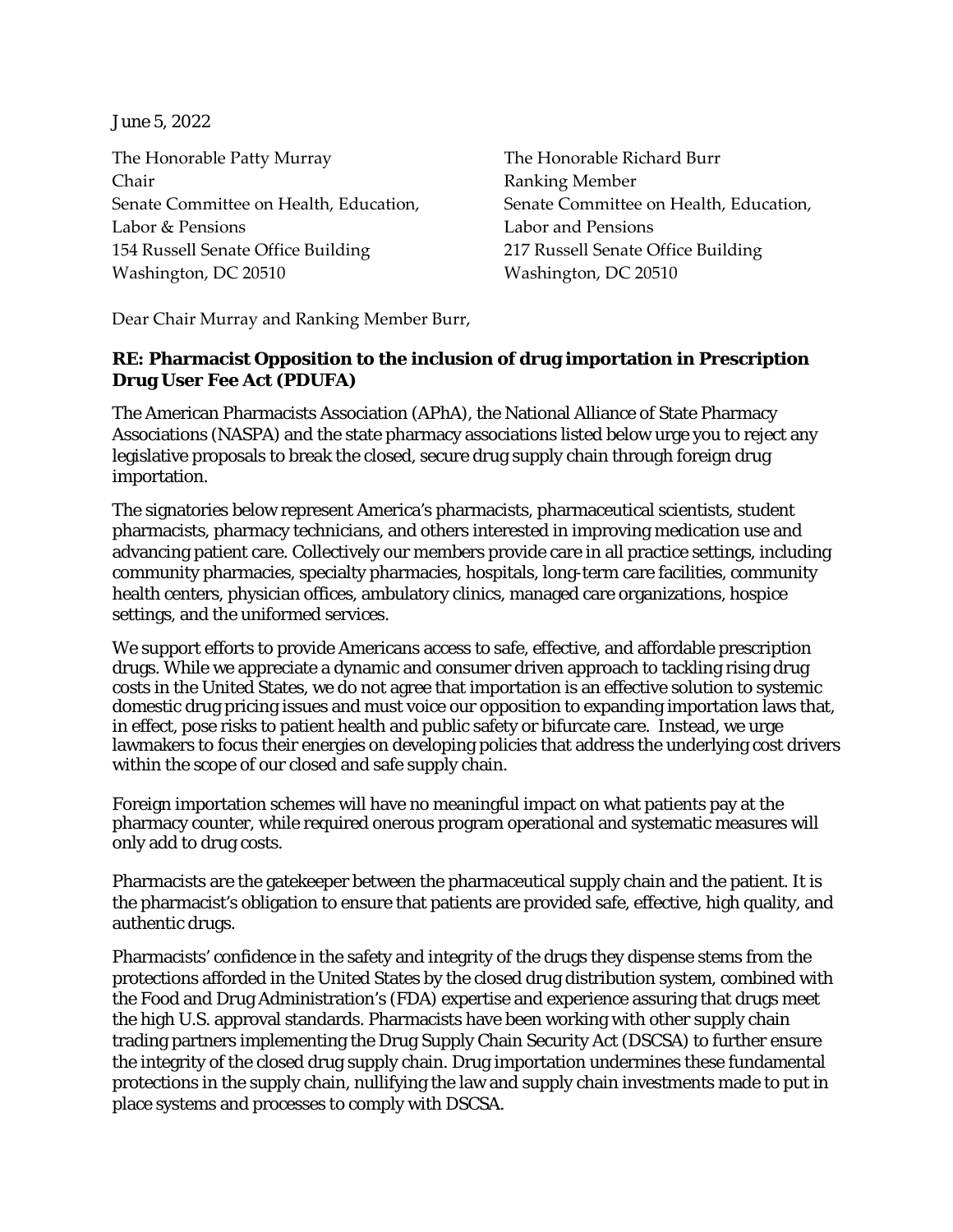We urge you to reject any such policy proposals that come before you, as foreign drug importation would significantly undermine pharmacists' confidence in the drugs they dispense, compromise patient confidence, and ultimately jeopardize patient safety, clinical outcomes, and medication adherence.

We believe the risks to patient safety, including those associated with segmented and disjointed care and the amount of funding that would be needed for cross-border oversight in an attempt to try to protect patient safety, would outweigh any benefits derived from potential cost-savings to patients or payers. We support continued, strong FDA oversight over the drug supply chain. As such, we maintain serious concern for how enforcement and oversight related to importation of prescription drugs will occur.

Despite the good intentions of importation proposals and those who believe prescription drug importation is a solution to high drug costs, we are concerned that the risks to patient safety and the overall security of the prescription drug supply chain outweigh any potential savings. We believe that allowing drug importation will harm patients, potentially increase out-of-pocket costs for patients, and undermine key efforts underway to enhance the safety and quality of healthcare delivery in the U.S. Therefore, we urge the HELP Committee to oppose any amendments to PDUFA or otherwise that would allow for the foreign importation of prescription drugs. We look forward to continuing to work with you on this very important issue.

## Sincerely,

Alabama Pharmacy Association Alaska Pharmacists Association Arkansas Pharmacists Association American Pharmacists Association California Pharmacists Association Colorado Pharmacists Society Delaware Pharmacists Society Florida Pharmacy Association Georgia Pharmacy Association Hawai'i Pharmacists Association Idaho State Pharmacy Association Illinois Pharmacists Association Indiana Pharmacists Association Kansas Pharmacists Association Kentucky Pharmacists Association Maine Pharmacy Association Maryland Pharmacists Association Michigan Pharmacists Association Minnesota Pharmacists Association Missouri Pharmacy Association National Alliance of State Pharmacy Associations Nebraska Pharmacists Association Nevada Pharmacy Alliance New Jersey Pharmacists Association North Carolina Association of Pharmacists North Dakota Pharmacists Association Ohio Pharmacists Association